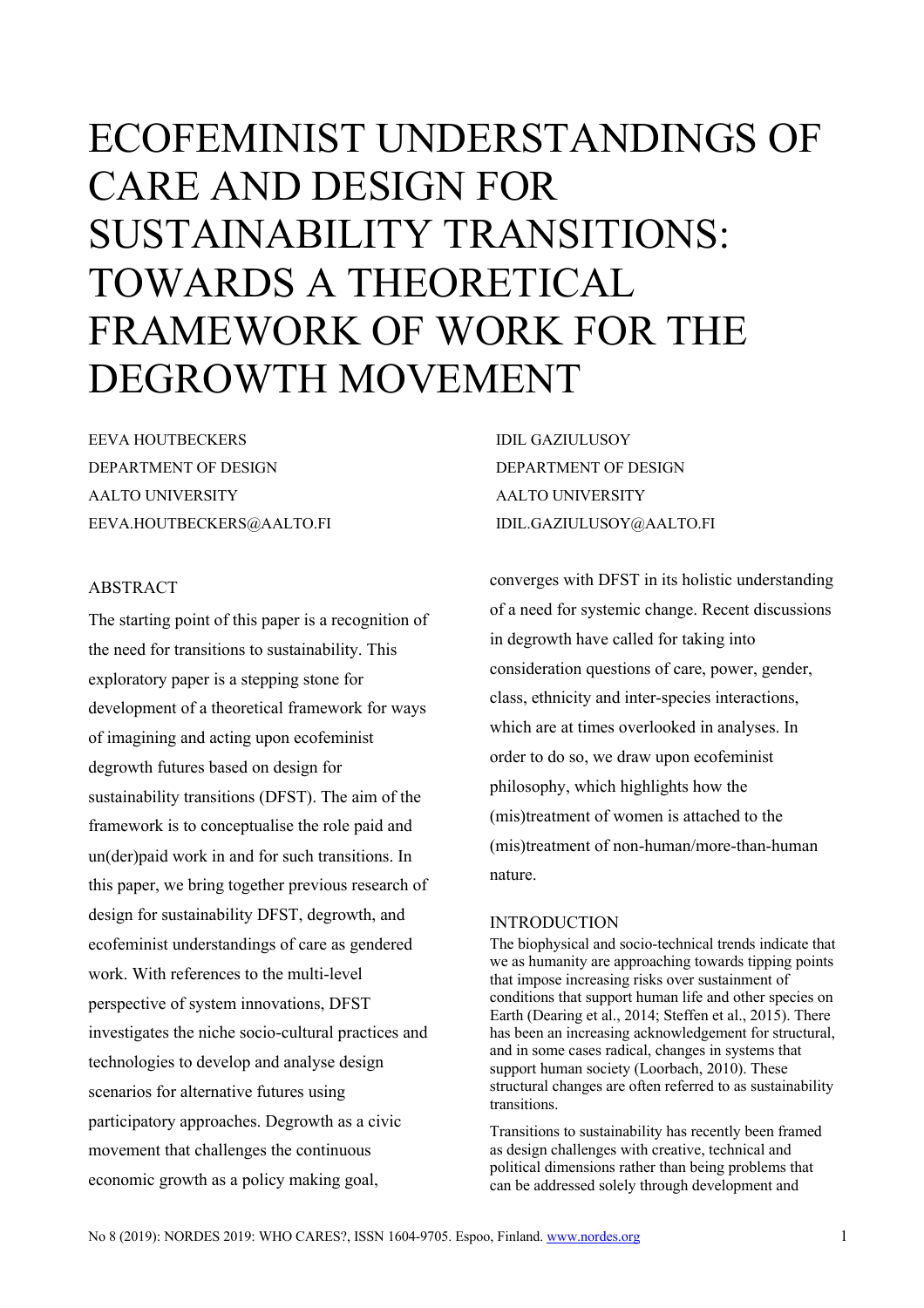deployment of technology (Gaziulusoy & Ryan, 2017). Design for sustainability transitions (DFST) is now recognised as the emergent edge of design for sustainability field (Ceschin & Gaziulusoy, 2016) although the origins go as far back as late 1990s. As an emerging area, there is not yet a unified theoretical foundation, but a variety of approaches are used, such as insights from sustainability science, system innovations and transitions theories, social practice theory, futures studies, complex systems theories, product-service systems, social innovation, value-based design, and user innovation. The common position adopted in these contributions is an emphasis on normativity; that to achieve sustainability the society should not rely on projections of the present, and that there is a need to create visions for alternative futures to shift the projected trajectory of the (unsustainable) present towards those that are aiming at the visions.

We relate degrowth to the need for design for sustainability transitions. Degrowth engages various actors, such as citizens, activists, academics, and decision-makers (Demaria et al., 2013). It challenges the expectation of continuous exponential economic growth that results in treating non-human nature as a resource. According to Latouche (2009), many may agree with this but few consider it possible to detach from the vicious cycle of economic growth. Instead, growth as a paradigm needs to be sustained, because it is the unquestioned basis for social security, labour markets, policy-making, citizenship, and corporate activities. Thus, degrowth debates do not only concern decreasing material throughput but a need for holistic paradigm change (Paulson, 2017).

This paper rests upon the notion that degrowth should be organised around the notion of care (Dengler & Strunk, 2018). In addition to humans, we want to acknowledge the non-human (more-than-human) agency. Thus, we draw from ecofeminist writings that address environmental justice and feminist traditions together (Warren, 2000).

The focus of the paper is gendered work. Previous feminist research has established that women do a great deal of un(der)paid work (Mellor, 2006). When working for DFST and degrowth, there is a danger of repeating this assumption and continuing to exploit this tendency. As a contrast, overcoming this exploitative arrangement is a goal in many ecofeminist imaginaries.

This exploratory paper is a stepping stone for developing a theoretical framework for ways of imagining and acting upon ecofeminist futures based on DFST. The framework relates to the conference theme "Who cares?" since it is to be used for analysing the degrowth movement in the global North as part of an ongoing ethnographic fieldwork in the Finnish degrowth movement conducted by the first author.

#### LITERATURE

DESIGN FOR SUSTAINABILITY TRANSITIONS The origins of DFST goes as far back to late 1990s when the research into development of sustainable

technologies influenced thinking of ecodesign scholars (Brezet, 1997). Late 2000s and early 2010s have seen a significant influence of system innovations and transitions theories (Loorbach 2010) in design for sustainability work. These theories provided some foundations on how socio-technical transformations happen and how they can be steered so that design researchers could start to establish links between design theory and practice and sustainability transitions. The first PhDs integrating theories of system innovations and transitions with design (Gaziulusoy, 2010; Joore, 2010; Ceschin, 2012) generated a set of frameworks with similarities as well as differences. Later, Irwin (2015) published an article presenting a transition design framework for design education, research and practice, which coined the term transition design and popularised it within the broader audience. The other key works in the development of this emerging field include an exploratory study on the roles of design in transition processes (Gaziulusoy & Ryan, 2017), explicit use of particular design approaches in transition projects (e.g. Mok & Hyysalo, 2018), and investigations of evidences of user involvement in the design and diffusion of new technologies in transition projects (e.g. Hyysalo et al., 2017).

All of this work put an emphasis on linking design action in the short-term with visions of desirable and sustainable futures in the long term, therefore demonstrating a preference for normative outcomes. Although there is an emphasis on normativity of outcomes of DFST, there are also differences in the characteristics of the normative outcomes argued for. For example, according to Gaziulusoy (2010) sustainability is not an absolute property; it can only be established relative to the nominal lifespan of the system to be sustained (ex post facto). Therefore, sustainability cannot be measured but sustainable systems can be envisioned and enacted upon across relevant system levels and timeframes. Joore (2010) does not take up a mission for developing an elaborate frame for sustainability. Instead, he adopts a definition from an earlier work by Tukker and Tischner (2006); that is causing minimum negative environmental impact while maximizing social well-being and maximizing economic added value. Ceschin (2012), provides a discussion touching on overarching themes in sustainability discourse such as growth, equity and limits. He argues that sustainability can only be achieved by drastically reducing consumption of environmental resources, at least by 90%, compared to the average consumption by mature industrialised contexts, and by equally distributing them. Kossoff (2011) argues that sustainability requires not only ecological, social, economic, but also cultural, political, existential problems to be addressed so that everyday life becomes sustainable again across its all domains. He is against quantitative framings of sustainability and advocates qualitative understandings that incorporate non-utilitarian, in addition to utilitarian, human activities. The position adopted in this and later related works can be summarised as sustainability being a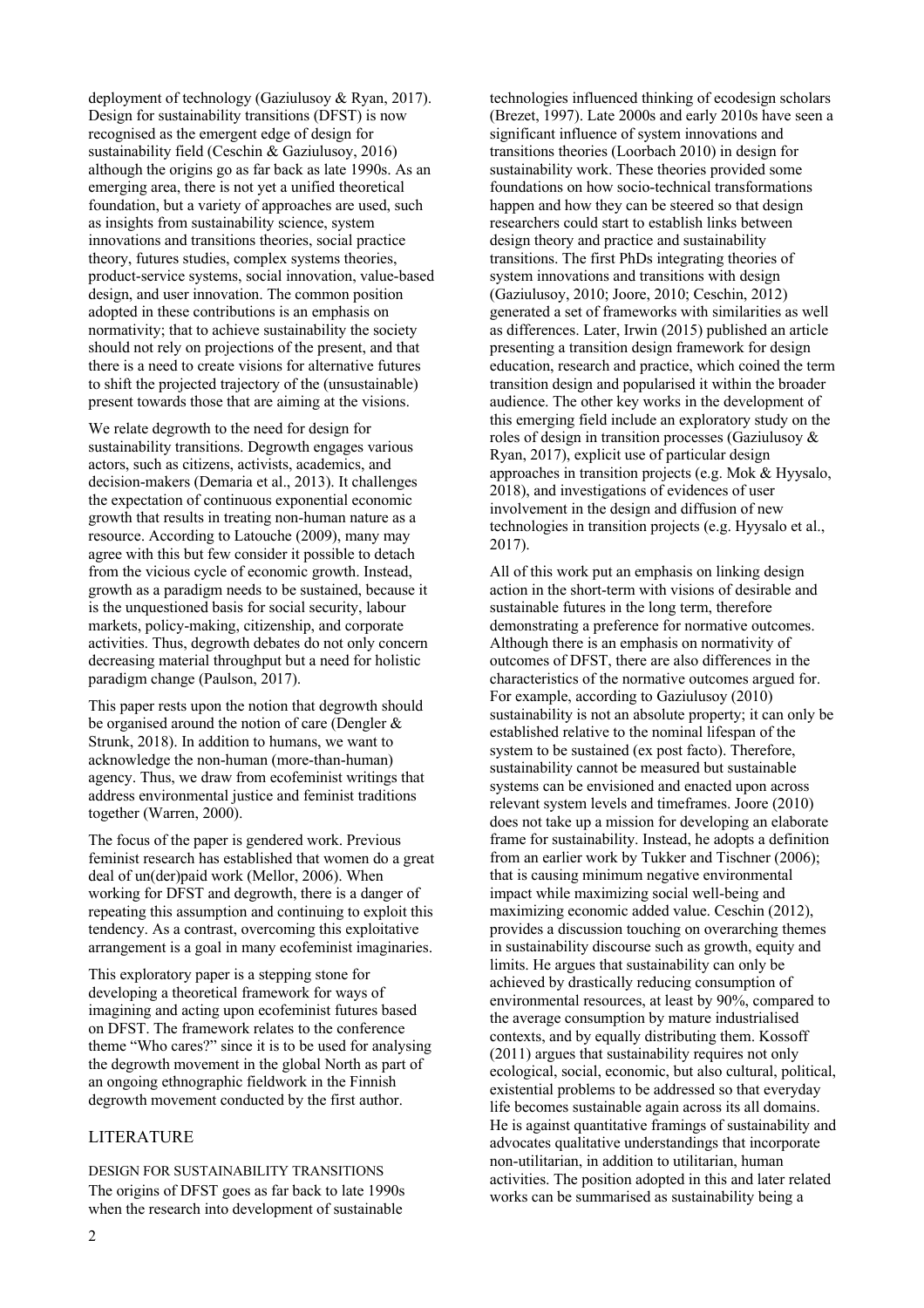place-based property of globally networked communities, informed by evolving visions which propose whole lifestyles and diffuses in everyday practices.

The foundational theories that underlie early contributions in DFST cover adaptive systems theories, sustainability science, system innovations and transitions theories, social practice theory and environmental ethics. These are essential theories for informing futures of design practice that can play a role in sustainability transitions. Nevertheless, this emerging field can also learn from other theories that are currently informing design and penetrating its zone of comfort. For example, design in general should shake the dominance of human-centredness as it is a necessary foundation but too anthropocentric to lead design practice into the future on its own. DFST should develop ways to give voice to voiceless both in its epistemology and methodology as the essential aim should cover creating just and sustainable futures. For this purpose, design and DFST specifically can learn from feminist theory, animal studies, post-humanist ethnography, political ecology and literature on decolonising methodology. Some of these have been integrated into design though contributions of pioneering work (Avila, 2017; Jönsson & Lenskjold, 2014; Schalk et al., 2017; Tlostanova, 2017) There is urgency to further explore implications of these literatures in design and derive insights and lessons for development of transition design theory and practice.

#### FRAMING DEGROWTH AROUND CARE

We understand degrowth as one discussion related to the need for sustainability transitions. There are excellent overviews of degrowth thinking (e.g. D'Alisa et al., 2015; Demaria et al., 2013; Latouche, 2009). These discuss main ideas, the diversity and depth of the discussions, and the criticism from various positions. For instance, the idea is not to merely cause economy to degrow, but to allow a paradigm change that enables enhanced well-being while respecting the planetary boundaries. According to Paulson (2017, p.426), "debates about what degrowth is, is not, or ought to be, entail extraordinary theoretical and normative complexity".

Recent discussions in degrowth have called for more critical understandings of how degrowth could be achieved. This includes considering more profoundly the questions of power, gender, class, ethnicity, interspecies interactions and different geographical locations. Consequently, some suggest that degrowth should be organised around care (Dengler & Strunk, 2018; D'Alisa et al., 2015, p.4). Unless gendered care work is acknowledged, there is a danger of duplicating the tendency that women do unrecognised and undervalued care work that sustain human societies.

Dengler and Strunk use the example of work-sharing, in which the lowered need for waged work is divided among employed and unemployed. However, they argue that some sectors, like care-intensive social work, would not be included, since that labour is

needed. Part of the reduction would take place if the efficiency gains obtained by working methods and technology are not transformed into more consumption. However, they argue that "gender equality cannot be achieved as long as we only tackle employment in the monetized economy" (Dengler & Strunk, 2018, p. 177).

#### CARE IN ECOFEMINISM

In addition to un(der)valued care work across temporalities, we want to acknowledge the non-human (more-than-human) agency. Thus, we draw from ecofeminist philosophy, since ecofeminism brings together environmental justice and feminist traditions (Warren, 2000). This combination produces an overarching claim that as long as women are used as a capitalist resource, the same goes for non-human nature, and vice versa:

> *"Ecofeminist political economy provides an analysis of the current destructive relationship between humanity and non-human nature through an understanding of women's position at the boundaries of economic systems. From this perspective [...] women's work and lives, like the natural world, are externalised and exploited by the valued economy."* (Mellor, 2006, p. 139)

This quote swiftly captures the ecofeminist political economy that resonates with degrowth thinking. The most apparent difference is that ecofeminist thinking starts from the standpoint of the oppressed, i.e. women and non-human nature.

Mentioning women as a group and focusing on women's issues results in an ontological challenge for ecofeminism. However, as Salleh (2017) argues, this is not an insuperable issue for ecofeminist analysis: women and men are equal but culturally certain qualities, practices and understandings are attached to gendered categories. Thus, focusing on women, it is possible to make visible gendered practices that maintain exploitation and subordination.

Care is an important element of ecofeminist thinking. It is precisely the un(der)paid and un(der)valued care work that maintains human societies, whether it is women or non-human nature. Moreover, as the quote above from Mellor (2006) shows, valued economy, nowadays mostly capitalism, exploits this organisation. According to Domborski et al. (2018), the first step in imagining ecofeminist futures is to make "visible who is doing the care work necessary in transforming our political economies and ecologies".

## THEORETICAL FRAMEWORK - TENTATIVE IDEAS

The development of the theoretical framework relates to the conference themes as follows. We understand care as a lens that helps us relate to humans and nonhumans in a non-utilitarian manner. In relation to "How to care?" and bringing this idea back to DFST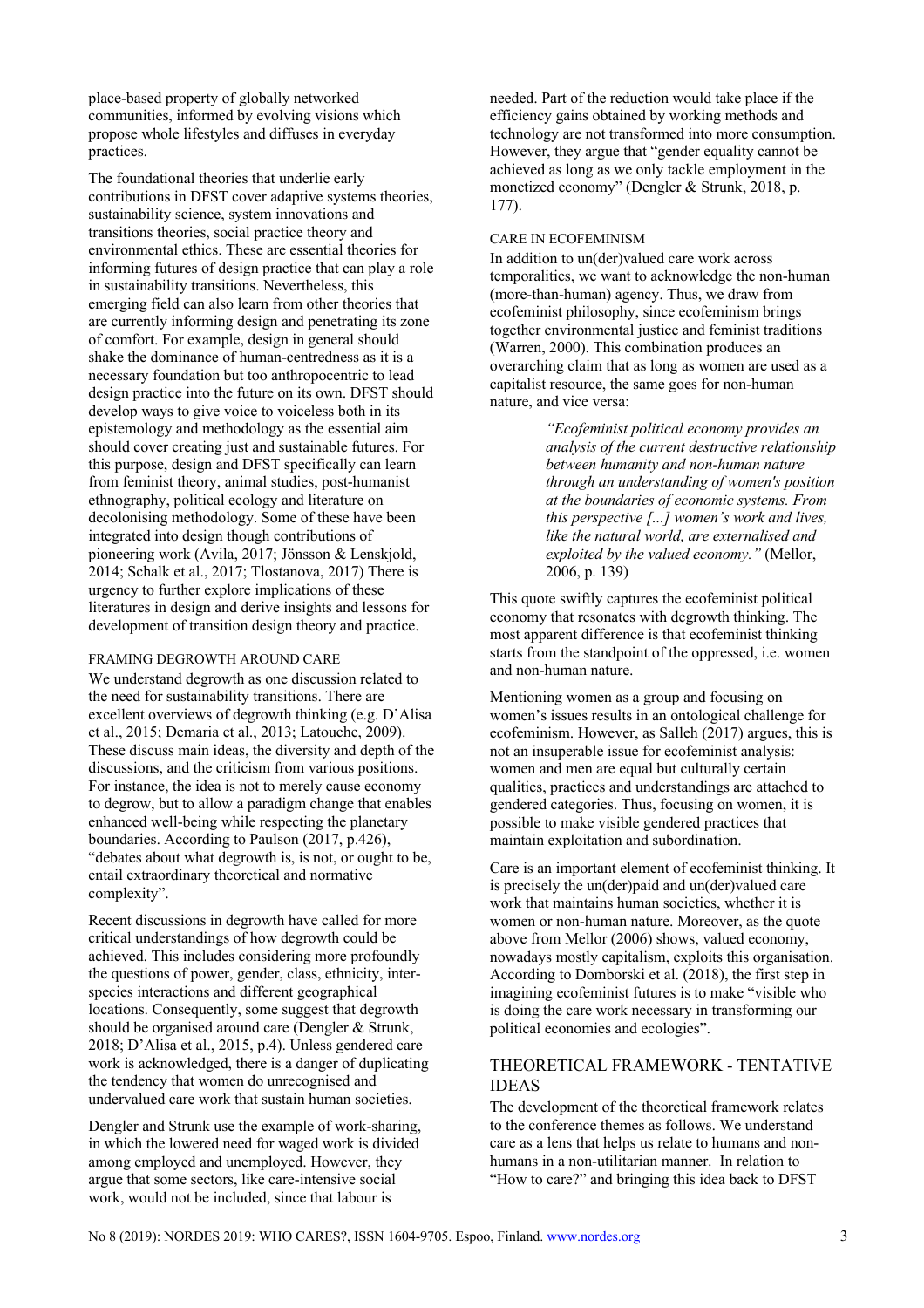we ask: What would it mean to have the lens of care across the spectrum of domains/levels?

One assertion is prioritising "care" in vision development. How is it different to envision alternative futures with care lens? This may assist with giving voice to voiceless; enable non-humans to be considered as equals; and moving from techno-centric visions towards care-centric visions, which might bring forth the importance of degrowth as a call to care for the limits of the Earth. Also, moving from techno-centric visions may help with moving away from ambitions of invading other planets as a "cure" for not living sustainably on this one.

In addition to a fundamental paradigm change, degrowth is about developing sustainable livelihoods for people in the face of changes in the global South and North (Barca, 2017). This links to Kosoff's (2011) argument that sustainability transitions need to be handled in domains of everyday life, the smallest unit of being home. This relates to theme "Care (in)action?", since every domain is supported by un(der)valued care work. Hopefully, doing DFST with an ecofeminist focus on the domains, it would be possible to address gender and other inequalities, specifically when using care-centric visioning. In addition, the ecofeminist thinking, to be used in the forthcoming framework, addresses the theme "The who in care?" when it focuses on empathy with humans and more-than-humans.

#### **REFERENCES**

- Avila, M. (2017) Ecologizing, Decolonizing: An Artefactual Perspective. In: Oslo.
- Barca, S. (2017) The Labor(s) of Degrowth. *Capitalism Nature Socialism*, pp.1–10.
- Brezet, H. (1997) Dynamics in ecodesign practice. *Industry and environment*, 20 (1–2), pp.21– 24.
- Ceschin, F. (2012) The introduction and scaling up of sustainable Product-Service Systems: A new role for strategic design for sustainability. Milan, Italy, Politecnico di Milano.
- Ceschin, F. & Gaziulusoy, I. (2016) Evolution of design for sustainability: From product design to design for system innovations and transitions. *Design Studies*, 47, pp.118–163.
- D'Alisa, G., Demaria, F. & Kallis, G. (2015) *Degrowth: A vocabulary for a new era*. Routledge.
- Dearing, J.A., Wang, R., Zhang, K., Dyke, J.G., Haberl, H., Hossain, M.S., Langdon, P.G., Lenton, T.M., Raworth, K., Brown, S., Carstensen, J., Cole, M.J., Cornell, S.E., Dawson, T.P., Doncaster, C.P., Eigenbrod, F.,

Flörke, M., Jeffers, E., Mackay, A.W., Nykvist, B. & Poppy, G.M. (2014) Safe and just operating spaces for regional socialecological systems. *Global Environmental Change*, 28, pp.227–238.

- Demaria, F., Schneider, F., Sekulova, F. & Martinez-Alier, J. (2013) What is degrowth? From an activist slogan to a social movement. *Environmental Values*, 22 (2), pp.191–215.
- Dengler, C. & Strunk, B. (2018) The Monetized Economy Versus Care and the Environment: Degrowth Perspectives On Reconciling an Antagonism. *Feminist Economics*, 24 (3), pp.160–183.
- Dombroski, K., Healy, S. & McKinnon, K. (2018) Care-full community economies. In: W. Hartcourt & C. Bauhardt eds. *Feminist political ecology and the economics of care: In search of economic alternatives.* London; New York, Routledge.
- Gaziulusoy, A.İ. (2010) System Innovation for Sustainability: A Scenario Method and a Workshop Process for Product Development Teams. Ph.D. Auckland, University of Auckland.
- Gaziulusoy, A.İ. & Ryan, C. (2017) Roles of design in sustainability transitions projects: A case study of Visions and Pathways 2040 project from Australia. *Journal of Cleaner Production*, 162, pp.1297–1307.
- Hyysalo, S., Johnson, M. & Juntunen, J.K. (2017) The diffusion of consumer innovation in sustainable energy technologies. *Journal of Cleaner Production*, 162, pp.70–82.
- Irwin, T. (2015) Transition Design: A Proposal for a New Area of Design Practice, Study, and Research. *Design and Culture*, 7 (2), pp.229– 246.
- Jönsson, L. & Lenskjold, T.U. (2014) A Foray Into Not-Quite Companion Species: Design Experiments With Urban-Animals as Significant Others. *Artifact*, 3 (2), p.7.
- Joore, P. (2010) New to Improve, The Mutual Influence between New Products and Societal Change Processes. Ph.D. Delft, Technical University of Delft.
- Kosoff, G. (2011) Holism and the Reconstitution of Everyday Life: a Framework for Transition to a Sustainable Society. Ph.D. Scotland, University of Dundee.